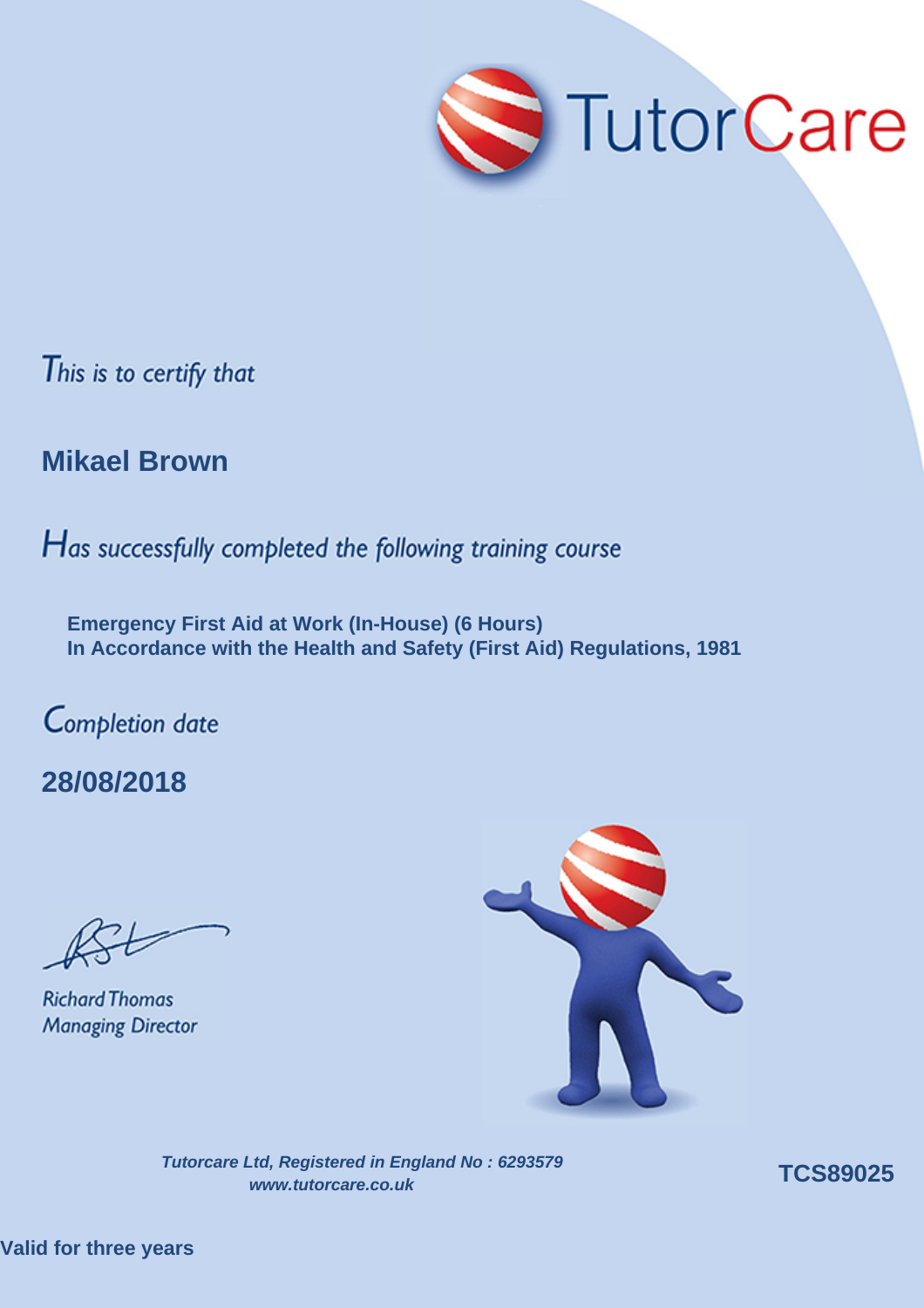

### **James Clutton**

Has successfully completed the following training course

**Emergency First Aid at Work (In-House) (6 Hours) In Accordance with the Health and Safety (First Aid) Regulations, 1981**

Completion date

**28/08/2018**

**Richard Thomas Managing Director** 



**Tutorcare Ltd, Registered in England No : 6293579 www.tutorcare.co.uk TCS89025** 

**Valid for three years**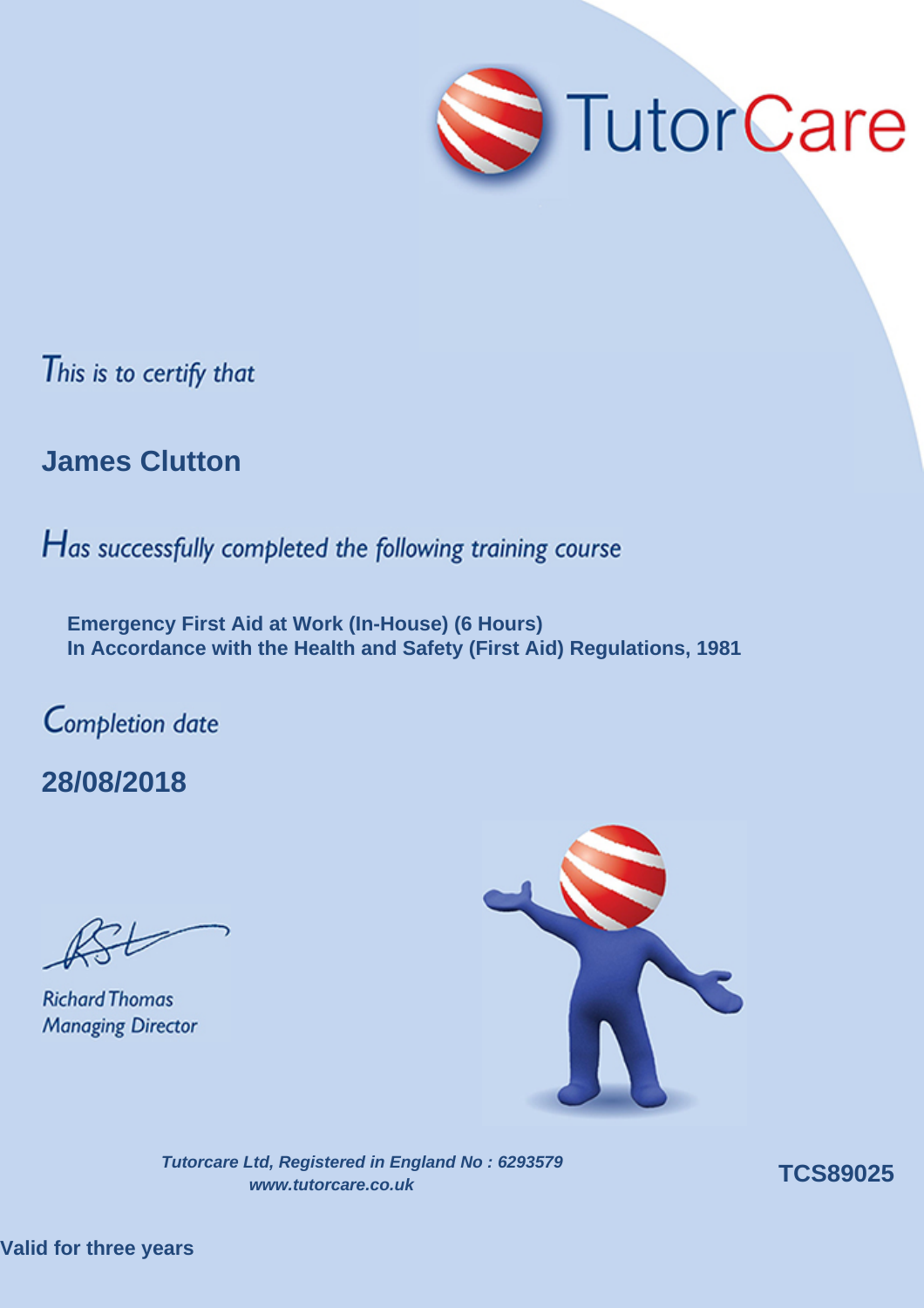

# **Oliver Paris**

Has successfully completed the following training course

**Emergency First Aid at Work (In-House) (6 Hours) In Accordance with the Health and Safety (First Aid) Regulations, 1981**

Completion date

**28/08/2018**

**Richard Thomas Managing Director** 

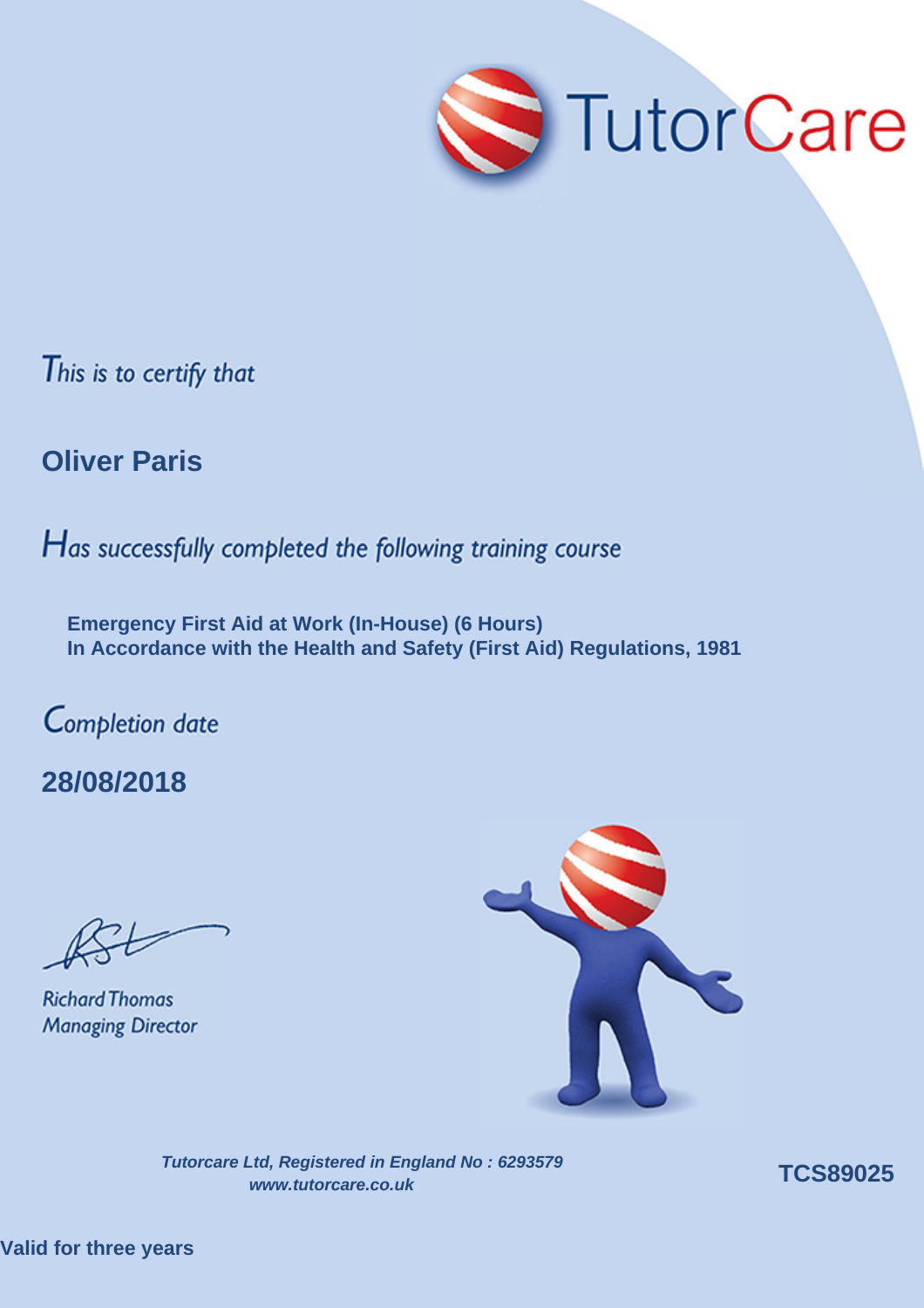

## **Robert Cullen**

Has successfully completed the following training course

**Emergency First Aid at Work (In-House) (6 Hours) In Accordance with the Health and Safety (First Aid) Regulations, 1981**

Completion date

**28/08/2018**

**Richard Thomas Managing Director** 



**Tutorcare Ltd, Registered in England No : 6293579 www.tutorcare.co.uk TCS89025** 

**Valid for three years**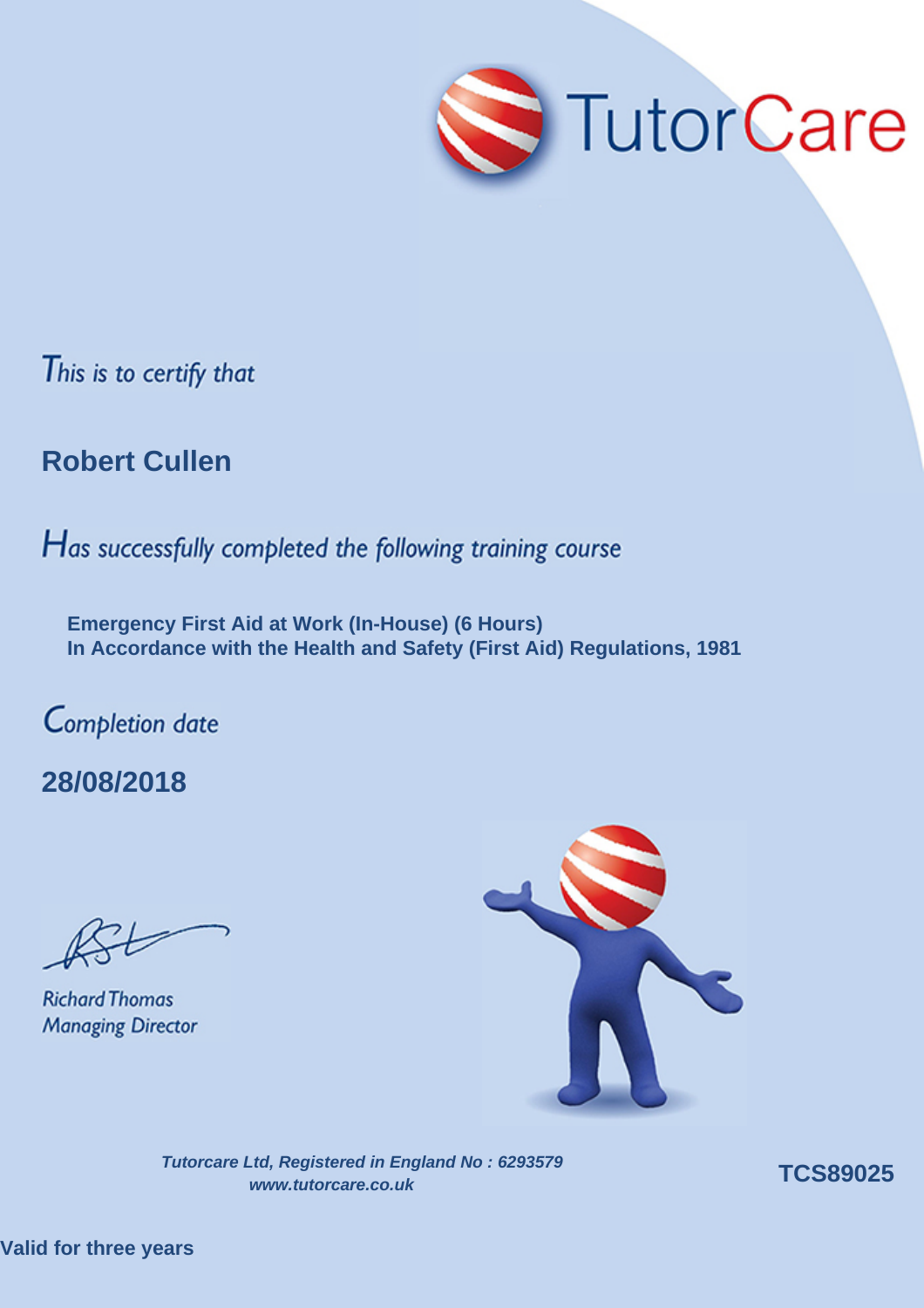

### **Jason Wilson**

Has successfully completed the following training course

**Emergency First Aid at Work (In-House) (6 Hours) In Accordance with the Health and Safety (First Aid) Regulations, 1981**

Completion date

**28/08/2018**

**Richard Thomas Managing Director** 

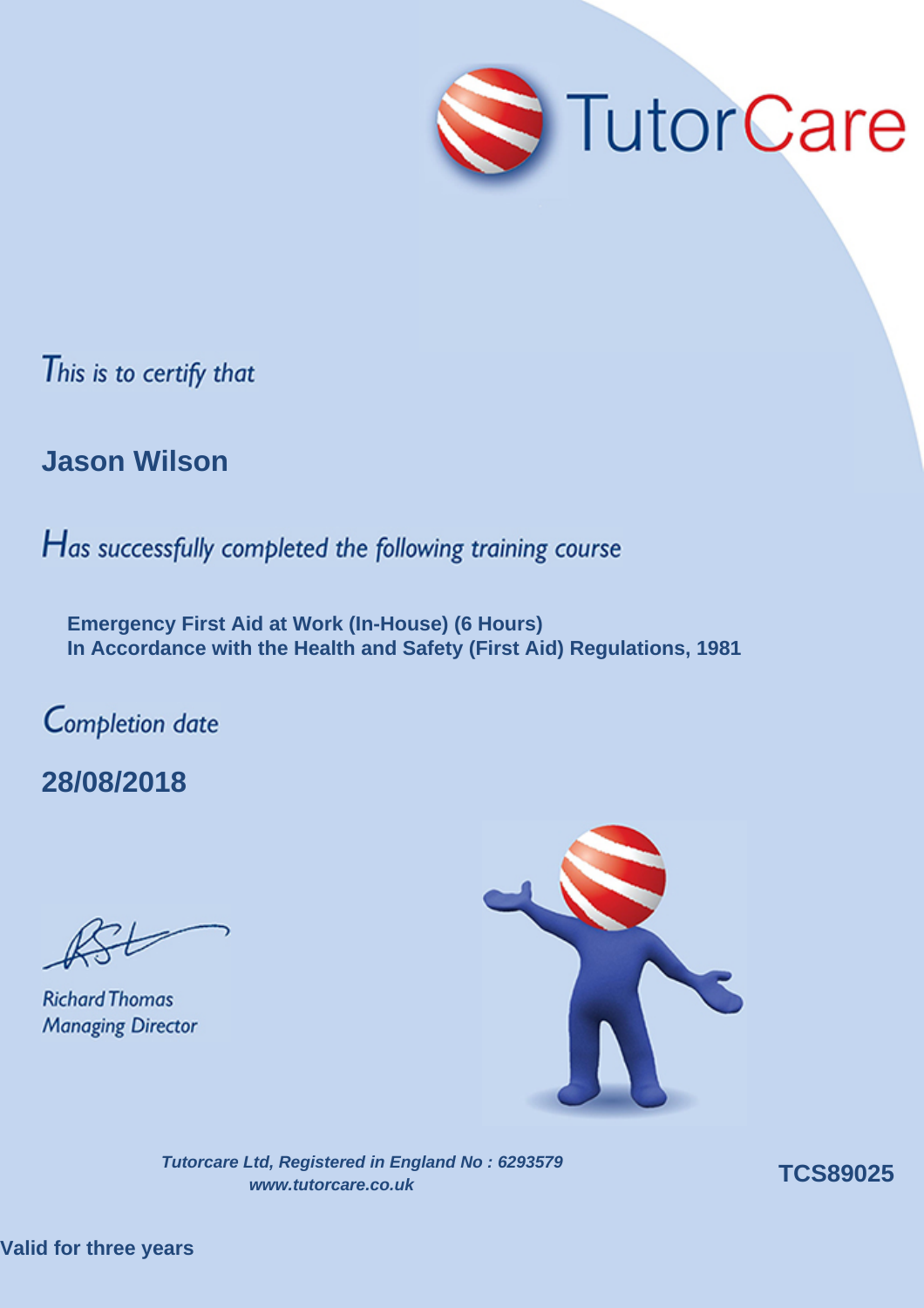

## **Samuel Metcalfe**

Has successfully completed the following training course

**Emergency First Aid at Work (In-House) (6 Hours) In Accordance with the Health and Safety (First Aid) Regulations, 1981**

Completion date

**28/08/2018**

**Richard Thomas Managing Director** 

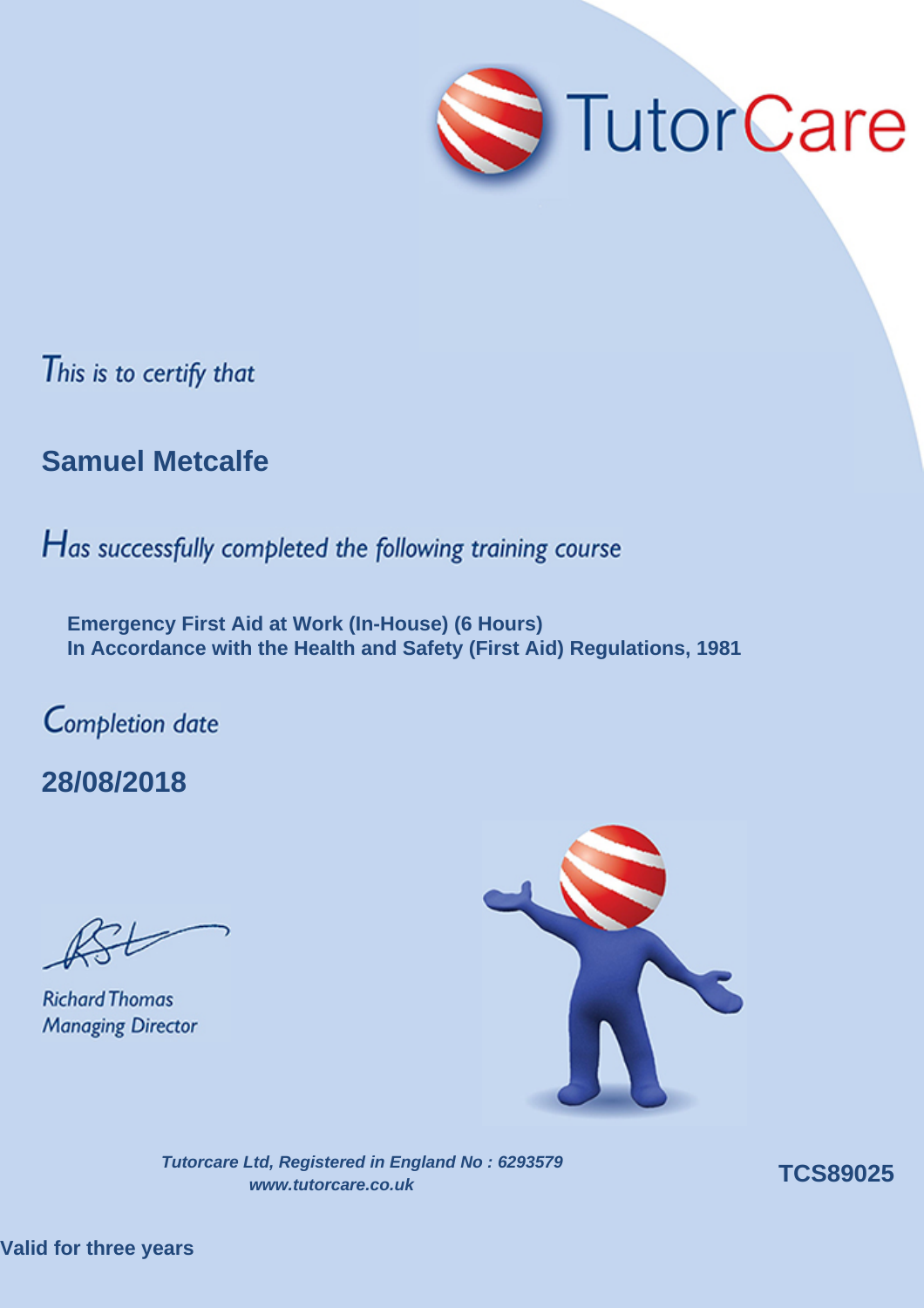

**David Able**

Has successfully completed the following training course

**Emergency First Aid at Work (In-House) (6 Hours) In Accordance with the Health and Safety (First Aid) Regulations, 1981**

Completion date

**28/08/2018**

**Richard Thomas Managing Director** 



**Tutorcare Ltd, Registered in England No : 6293579 www.tutorcare.co.uk TCS89025** 

**Valid for three years**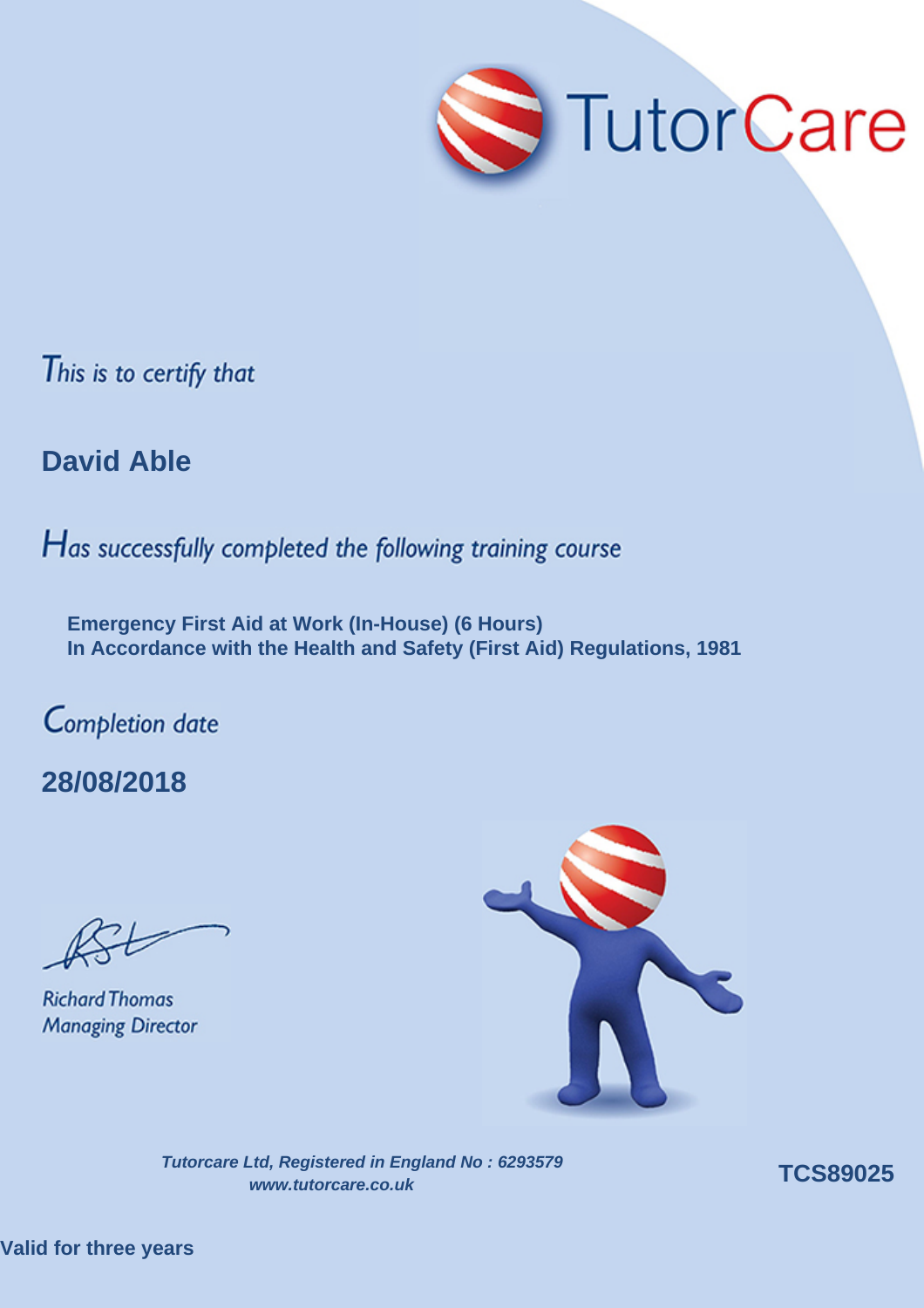

### **David Pincott**

Has successfully completed the following training course

**Emergency First Aid at Work (In-House) (6 Hours) In Accordance with the Health and Safety (First Aid) Regulations, 1981**

Completion date

**28/08/2018**

**Richard Thomas Managing Director**